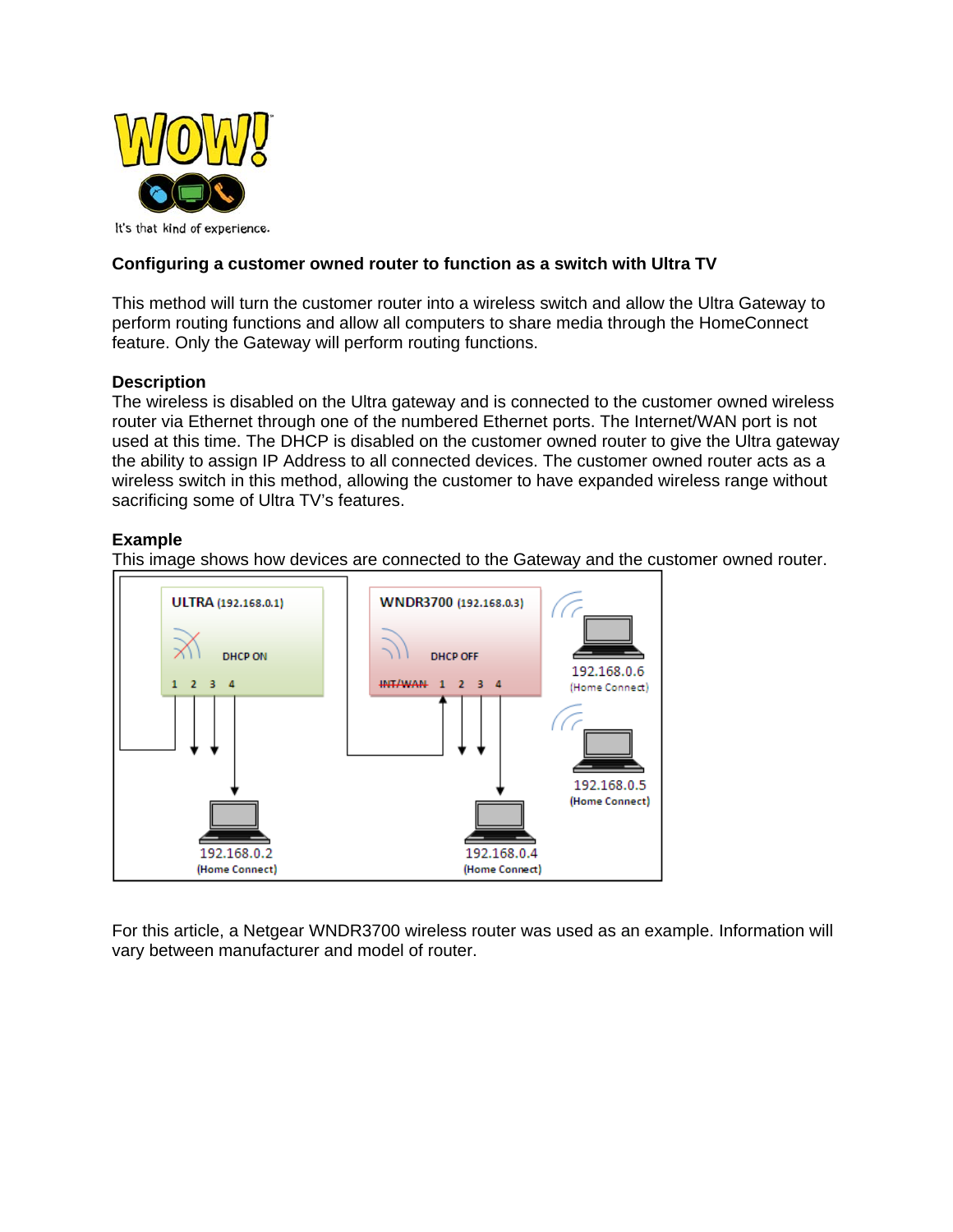# **Configuring the Customer Owned Router and the Gateway**

- 1. Connect a computer to the Gateway via Ethernet.
- 2. Access the Gateway<br>3. Verify all Gateway se
- Verify all Gateway settings match WOW! standards
	- If the Gateway was already configured using this method, confirm all other settings before making any additional changes.
- 4. Deselect the "Enable Wireless" option.
- 5. Click the "Apply" button.
- 6. Disconnect the computer's Ethernet cable from the Gateway.
- 7. Connect the computer's Ethernet cable to 1 of the "2", "3", or "4" Ethernet ports on the customer's router.
- 8. Enter "192.168.1.1" into the address bar of a web browser.
	- The IP address may vary between manufacturers.
- 9. Press the "Enter" key on the keyboard.
- This should access the router's admin screen.
- 10. Enter the needed information to access the router's admin screen.
	- The default login information can usually be found on the router, in the router's instructions, or on the manufacturer's website.
- 11. Click the "LAN Setup" option found under the Advanced section.
- 12. Deselect the "Use Router as DHCP Server" option.
- 13. Click the "Apply" button.

| <b>NETGEAR</b><br><b>SMARTWIZARD'</b>                  |                            |  | router manager<br>O N600 Wireless Dual Band Gigabit Router model WNDR3700 |       |                |     |     |                    |     |  |
|--------------------------------------------------------|----------------------------|--|---------------------------------------------------------------------------|-------|----------------|-----|-----|--------------------|-----|--|
| ñ<br><b>Basic Settings</b><br><b>Wireless Settings</b> | <b>LAN Setup</b>           |  |                                                                           |       |                |     |     |                    |     |  |
| <b>Guest Network</b><br>b/g/n                          | WNDR3700<br>Device Name    |  |                                                                           |       |                |     |     |                    |     |  |
| <b>Guest Network a/n</b><br><b>USB Storage</b>         | <b>LAN TCP/IP Setup</b>    |  |                                                                           |       |                |     |     |                    |     |  |
| <b>Basic Settings</b><br><b>Advanced Settings</b>      | IP Address                 |  |                                                                           |       |                |     | 192 | 168                | ls. |  |
| <b>Media Server</b>                                    | IP Subnet Mask             |  |                                                                           |       |                |     | 255 | 255                | 255 |  |
| <b>Content Filtering</b>                               | <b>RIP Direction</b>       |  |                                                                           |       |                |     |     |                    |     |  |
| - Logs                                                 | RIP Version                |  |                                                                           |       |                |     |     |                    |     |  |
| <b>Block Sites</b><br><b>Block Services</b>            | Use Router as DHCP Server  |  |                                                                           |       |                |     |     |                    |     |  |
| Schedule                                               | Starting IP Address        |  |                                                                           |       |                | 192 | 168 |                    |     |  |
| - E-mail                                               | Ending IP Address          |  |                                                                           |       | 192            | 168 |     |                    |     |  |
| Maintenance                                            | <b>Address Reservation</b> |  |                                                                           |       |                |     |     |                    |     |  |
| <b>Router Status</b><br><b>Attached Devices</b>        | ٠                          |  | IP Address                                                                |       | Device Name    |     |     | <b>MAC Address</b> |     |  |
| <b>Backup Settings</b>                                 |                            |  |                                                                           | Add   | Edit<br>Delete |     |     |                    |     |  |
| <b>Set Password</b>                                    |                            |  |                                                                           |       |                |     |     |                    |     |  |
| <b>Router Upgrade</b><br>Advanced                      |                            |  |                                                                           | Apply | Cancel         |     |     |                    |     |  |
| <b>Wireless Settings</b>                               |                            |  |                                                                           |       |                |     |     |                    |     |  |
| <b>Wireless Repeating</b>                              |                            |  |                                                                           |       |                |     |     |                    |     |  |
| <b>Function</b><br>Port Forwarding /                   |                            |  |                                                                           |       |                |     |     |                    |     |  |
| <b>Port Triggering</b>                                 |                            |  |                                                                           |       |                |     |     |                    |     |  |
| <b>WAN Setup</b><br><b>LAN Setup</b>                   |                            |  |                                                                           |       |                |     |     |                    |     |  |
| <b>QoS Setup</b>                                       |                            |  |                                                                           |       |                |     |     |                    |     |  |

- 14. Connect an Ethernet cable to the "1" Ethernet port on the customer's router.
	- If a device is already connected, move the device's Ethernet cable to a different port on the router.
- 15. Connect the other end of the Ethernet cable to the "1" Ethernet port on the Gateway.
- 16. Test computers and devices for Internet access.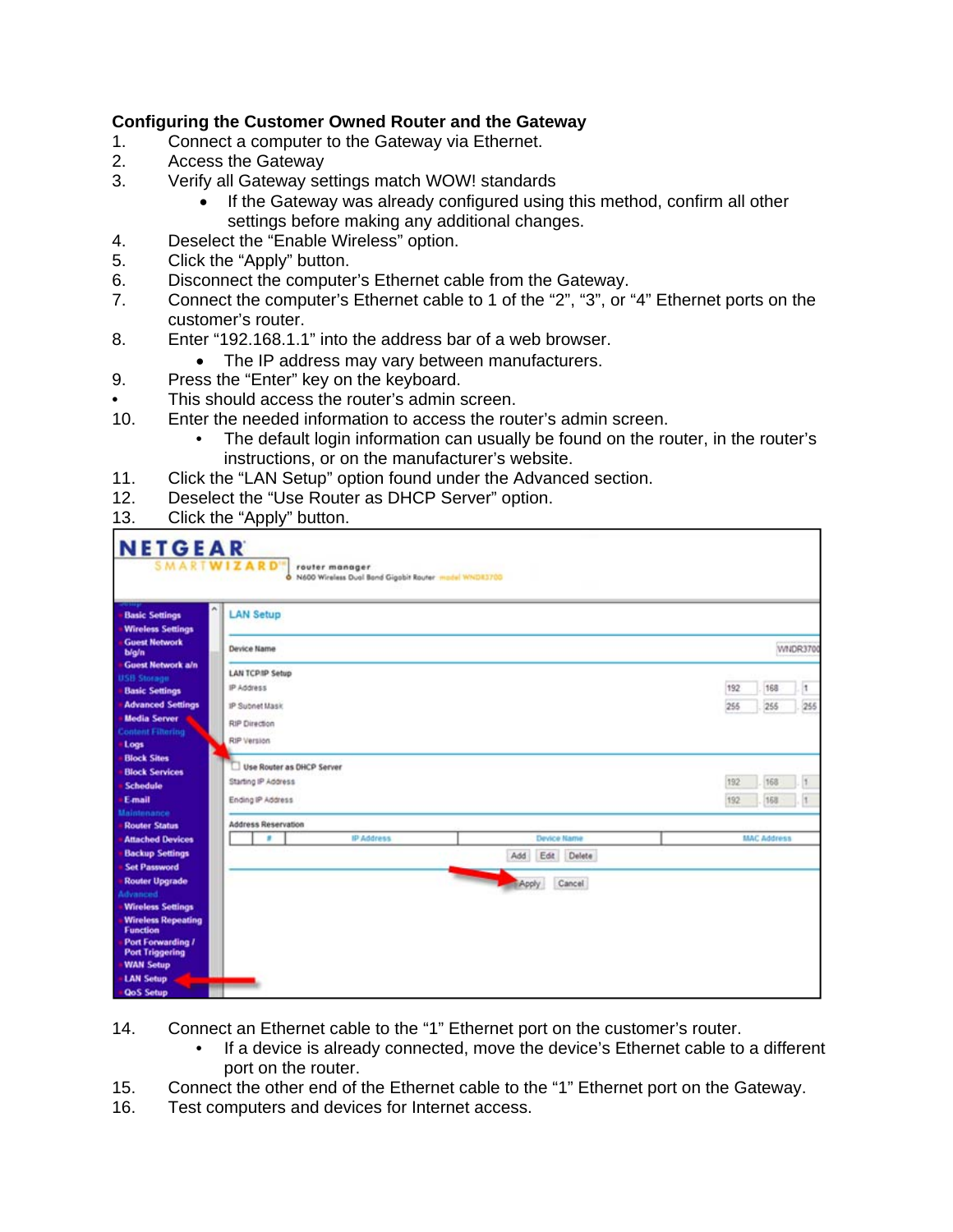### **Changing the IP Address Scope of the Customer Owned Router**

This method allows the Gateway and the customer's router to perform routing functions. This allows the customer to use QOS, Port Forwarding, Administration, and other feature of the router. Only computers connected directly to the Gateway via Ethernet are able to share media through HomeConnect.

#### **Description**

In this method, the wireless is disabled on the Gateway. An Ethernet cable is connected between the numbered Ethernet ports on the Gateway to the Internet/WAN port on the customer owned router.

### **Example**

This image shows how devices are connected to the Gateway and the customer owned router.



The DHCP is left enabled on the customer owned router; in order give the Ultra gateway and the customer's router the ability to assign IP Address to all connected devices. Acting as a wireless router, the customer will have access to all of the advanced options and expanded wireless range available in their router. However, the only devices that will be able to share media through Home Connect will have to be hard wired via Ethernet directly to the Ultra gateway. Devices that are connected to the customer's router will be on a separate LAN and be unable to communicate with the Ultra equipment. Listed on the next page are the steps that need to be taken to properly setup this method.

For this document, a Netgear WNDR3700 wireless router was used as an example. Information will vary between manufacturer and model of router.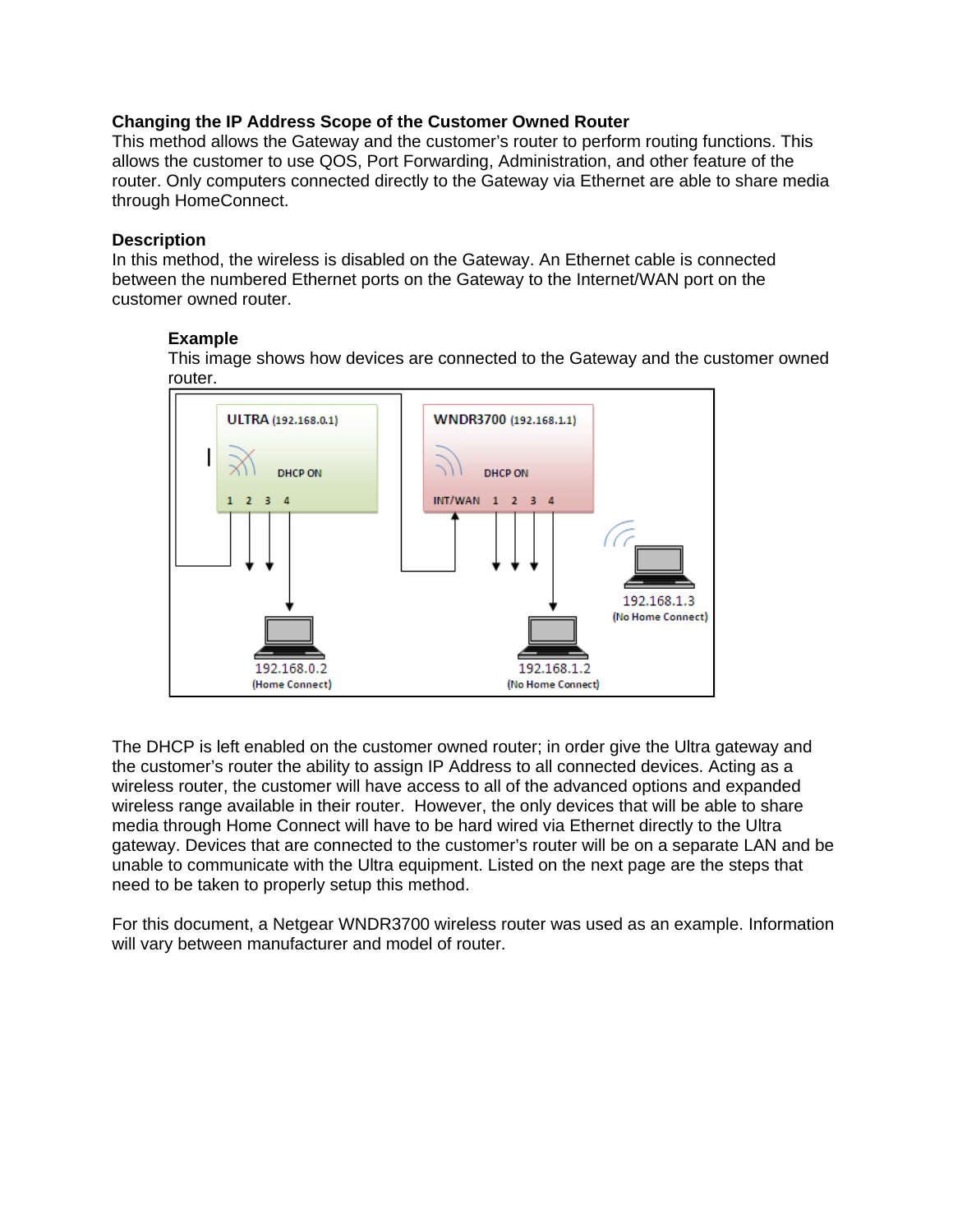## **Configuring the Customer's Router**

- 1. Connect a computer to 1 of the "1", "2", "3", or "4" Ethernet ports on the customer owned router.
- 2. Enter "192.168.1.1" into the address bar of a web browser.
	- The IP address may vary between manufacturers.
- 3. Press the "Enter" key on the keyboard.
	- This should access the router's admin screen.
- 4. Enter the needed information to access the router's admin screen.
	- The default login information can usually be found on the router, in the router's instructions, or on the manufacturer's website.
- 5. Click the "Basic Settings" option found under the Setup section.
- 6. Select the "Use Static IP Address" option.
- 7. Create a new IP address for the router.
	- a. Enter "192.168.0.10" in the IP Address fields.
	- b. Enter "255.255.255.0" in the IP Subnet Mask fields.
	- c. Enter "192.168.0.1" in the Gateway IP Address fields.

d. Enter the correct DNS servers, from the table below,

in the Primary DNS and Secondary DNS fields.

**NOTE:** A different IP address can be used for the IP Address anywhere in the range of 192.168.0.10 to 192.168.0.254.

| <b>Cleveland</b> | <b>Columbus</b> | <b>Illinois</b> | <b>Michigan</b> | <b>Evansville</b> |
|------------------|-----------------|-----------------|-----------------|-------------------|
| 64.233.214.34    | 64 233 222 2    | 64.233.207.8    | 64.233.217.2    | 64.233.219.99     |
| 64.233.214.41    | 64 233 222 7    | 64.233.207.9    | 64 233 217 3    | 64.233.206.99     |
|                  |                 |                 | 64.233.217.5    |                   |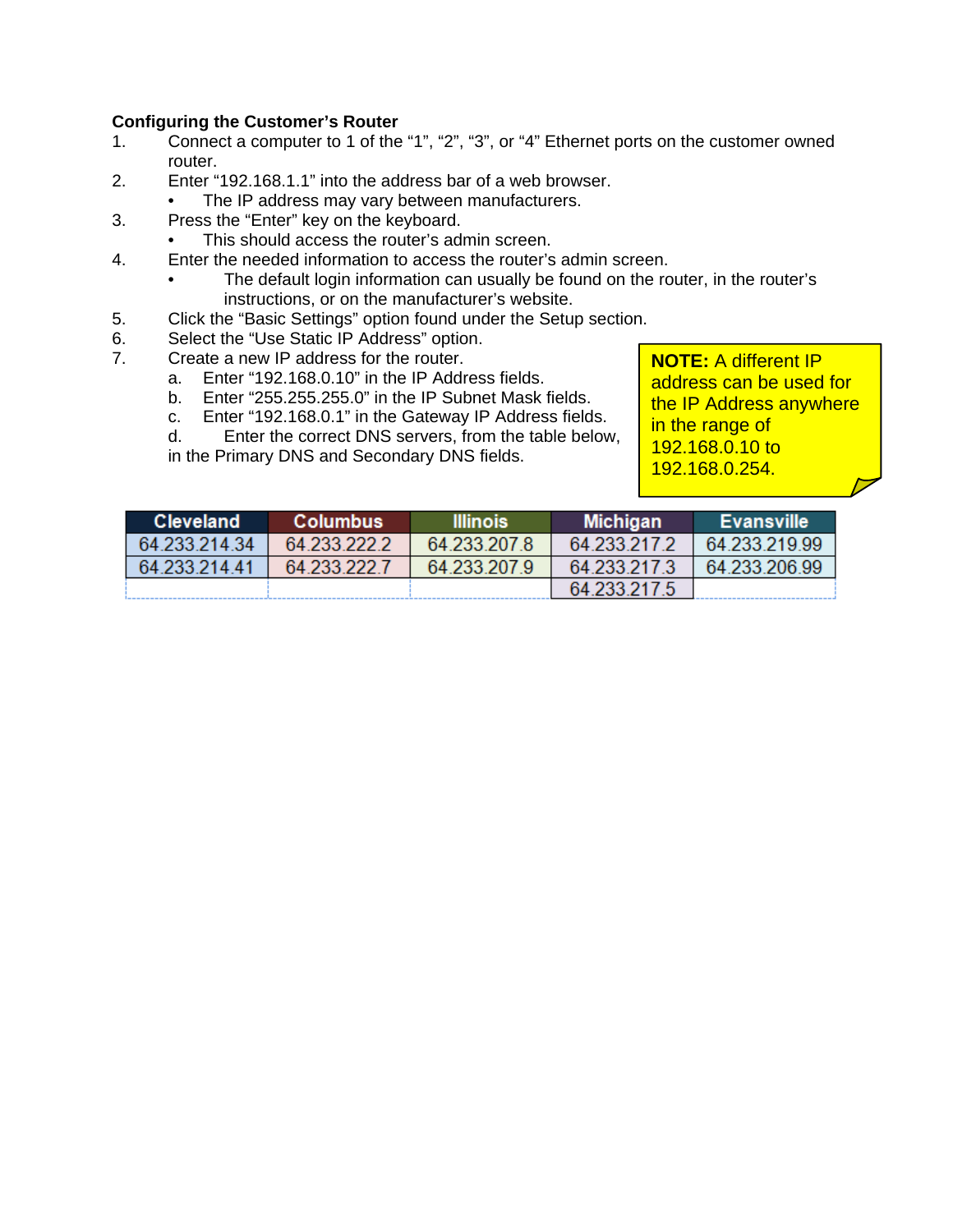## 8. Click the "Apply" button.

| <b>NETGEAR</b><br>WIZARD<br>router manager<br>N600 Wireless Dual Bond Gigabit Router model WNDR1700 |                                           |
|-----------------------------------------------------------------------------------------------------|-------------------------------------------|
| <b>Basic Settings</b>                                                                               |                                           |
| Does your Internet connection require a login?<br>Oyes<br>$\blacksquare$ No.                        |                                           |
| Account Name (if Required)<br>Domain Name (If Required)<br><b>Advanced Settings</b>                 | WNDR3700                                  |
| Internet IP Address<br>Get Dynamically from ISP<br>Use Static IP Address                            |                                           |
| IP Address<br>IP Subnet Mask                                                                        | o<br>192<br>168<br>255<br>255<br>265<br>o |
| Gateway IP Address<br>Domain Name Server (DNS) Address                                              | 192<br>168<br>O.<br>h                     |
| Get Automatically from ISP<br>Use These DNS Servers<br>Primary DNS                                  | 233<br>222<br>2<br>64                     |
| Secondary DNS<br><b>Wireless Repeating</b><br><b>Router MAC Address</b>                             | 233<br>64<br>222<br>$\overline{7}$        |
| Use Default Address<br>O Use Computer MAC Address                                                   |                                           |
| Use This MAC Address<br>Apply                                                                       | c0:3f:0e:7a.65:67<br>Cancel<br>Test       |

- 9. Enter "192.168.1.1" into the address bar of a web browser.
	- The IP address may vary between manufacturers.
- 10. Press the "Enter" key on the keyboard.
	- This should access the router's admin screen.
- 11. Enter the needed information to access the router's admin screen.
	- The default login information can usually be found on the router, in the router's instructions, or on the manufacturer's website.
- 12. Click the "LAN Setup" option found under the Advanced section.
- 13. Select the "Use Router as DHCP Server" option.
- 14. Enter "192.168.1.1" in the IP Address fields.
- 15. Enter "2" in the last field of the Starting IP Address fields.
- 16. Enter "254" in the last field of the Ending IP Address fields.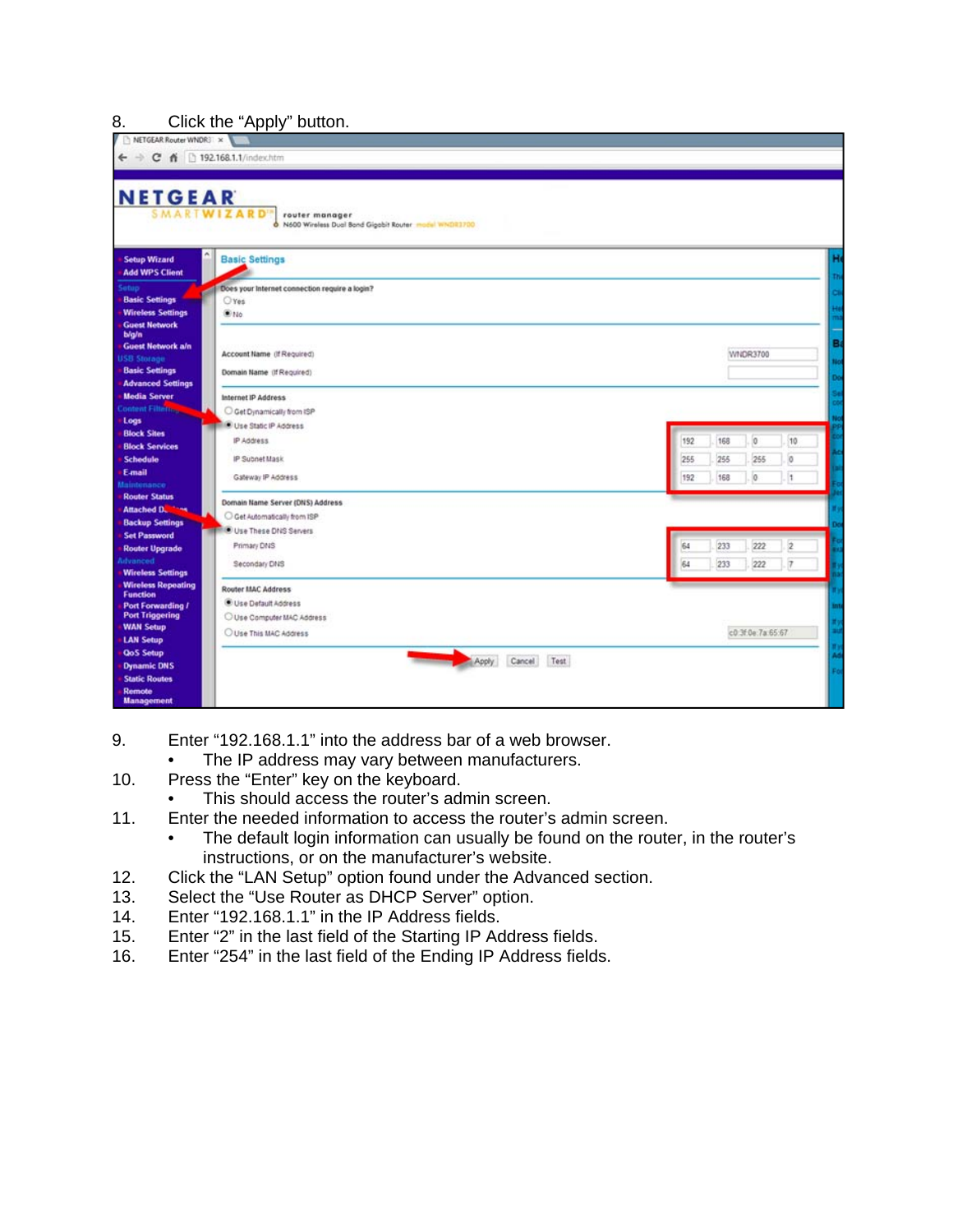#### 17. Click the "Apply" button.

| . .<br>╯<br>Media Center Web Control X<br>NETGEAR Router WNDR37 x |                                                                            |                                     |  |  |  |  |
|-------------------------------------------------------------------|----------------------------------------------------------------------------|-------------------------------------|--|--|--|--|
| ← → C 音 □ 192.168.1.1/index.htm                                   |                                                                            |                                     |  |  |  |  |
|                                                                   |                                                                            |                                     |  |  |  |  |
| <b>NETGEAR</b>                                                    |                                                                            |                                     |  |  |  |  |
|                                                                   | <b>TWIZARD"</b><br>router manager                                          |                                     |  |  |  |  |
|                                                                   | N600 Wireless Dual Band Gigabit Router model WNDR3700                      |                                     |  |  |  |  |
| $\wedge$<br><b>Basic Settings</b><br><b>Wireless Settings</b>     | <b>LAN Setup</b>                                                           |                                     |  |  |  |  |
| <b>Guest Network</b><br>b/q/n                                     | <b>Device Name</b>                                                         | WNDR3700                            |  |  |  |  |
| <b>Guest Network a/n</b><br><b>USB Storage</b>                    | <b>LAN TCP/IP Setup</b>                                                    |                                     |  |  |  |  |
| <b>Basic Settings</b>                                             | IP Address                                                                 | 168<br>192<br>l1<br>l1              |  |  |  |  |
| <b>Advanced Settings</b>                                          | IP Subnet Mask                                                             | 255<br>255<br>255<br>$\overline{0}$ |  |  |  |  |
| <b>Media Server</b><br><b>Content Filtering</b>                   | <b>RIP Direction</b>                                                       | Both<br>$\checkmark$                |  |  |  |  |
| Logs                                                              | <b>RIP Version</b>                                                         | Disabled v                          |  |  |  |  |
| <b>Block Sites</b>                                                | Use Router as DHCP Server                                                  |                                     |  |  |  |  |
| <b>Block Services</b><br><b>Schedule</b>                          | Starting IP Address                                                        | 192<br>168<br>$\frac{1}{2}$         |  |  |  |  |
| E-mail                                                            | Ending IP Address                                                          | 192<br>168<br>254                   |  |  |  |  |
| <b>Maintenance</b>                                                |                                                                            |                                     |  |  |  |  |
| <b>Router Status</b>                                              | <b>Address Reservation</b><br><b>IP Address</b><br><b>Device Name</b><br># | <b>MAC Address</b>                  |  |  |  |  |
| <b>Attached Devices</b><br><b>Backup Settings</b>                 |                                                                            |                                     |  |  |  |  |
| <b>Set Password</b>                                               | Add<br>Edit<br>Delete                                                      |                                     |  |  |  |  |
| <b>Router Upgrade</b>                                             | Cancel<br>Apply                                                            |                                     |  |  |  |  |
| <b>Advanced</b>                                                   |                                                                            |                                     |  |  |  |  |
| <b>Wireless Settings</b><br><b>Wireless Repeating</b>             |                                                                            |                                     |  |  |  |  |
| <b>Function</b>                                                   |                                                                            |                                     |  |  |  |  |
| <b>Port Forwarding /</b><br><b>Port Triggering</b>                |                                                                            |                                     |  |  |  |  |
| <b>WAN Setup</b>                                                  |                                                                            |                                     |  |  |  |  |
| <b>LAN Setup</b>                                                  |                                                                            |                                     |  |  |  |  |
| <b>QoS Setup</b>                                                  |                                                                            |                                     |  |  |  |  |
| <b>Dynamic DNS</b>                                                |                                                                            |                                     |  |  |  |  |

- 18. Connect a computer to the Gateway via Ethernet.
- 19. Access the Gateway.<br>20. Verify all Gateway set
- Verify all Gateway settings match WOW! standards.
	- If the Gateway was already configured using this method, confirm all other settings before making any additional changes.
- 21. Deselect the "Enable Wireless" option.
- 22. Click the "Apply" button.<br>23. Click the "Firewall" tab.
- Click the "Firewall" tab.